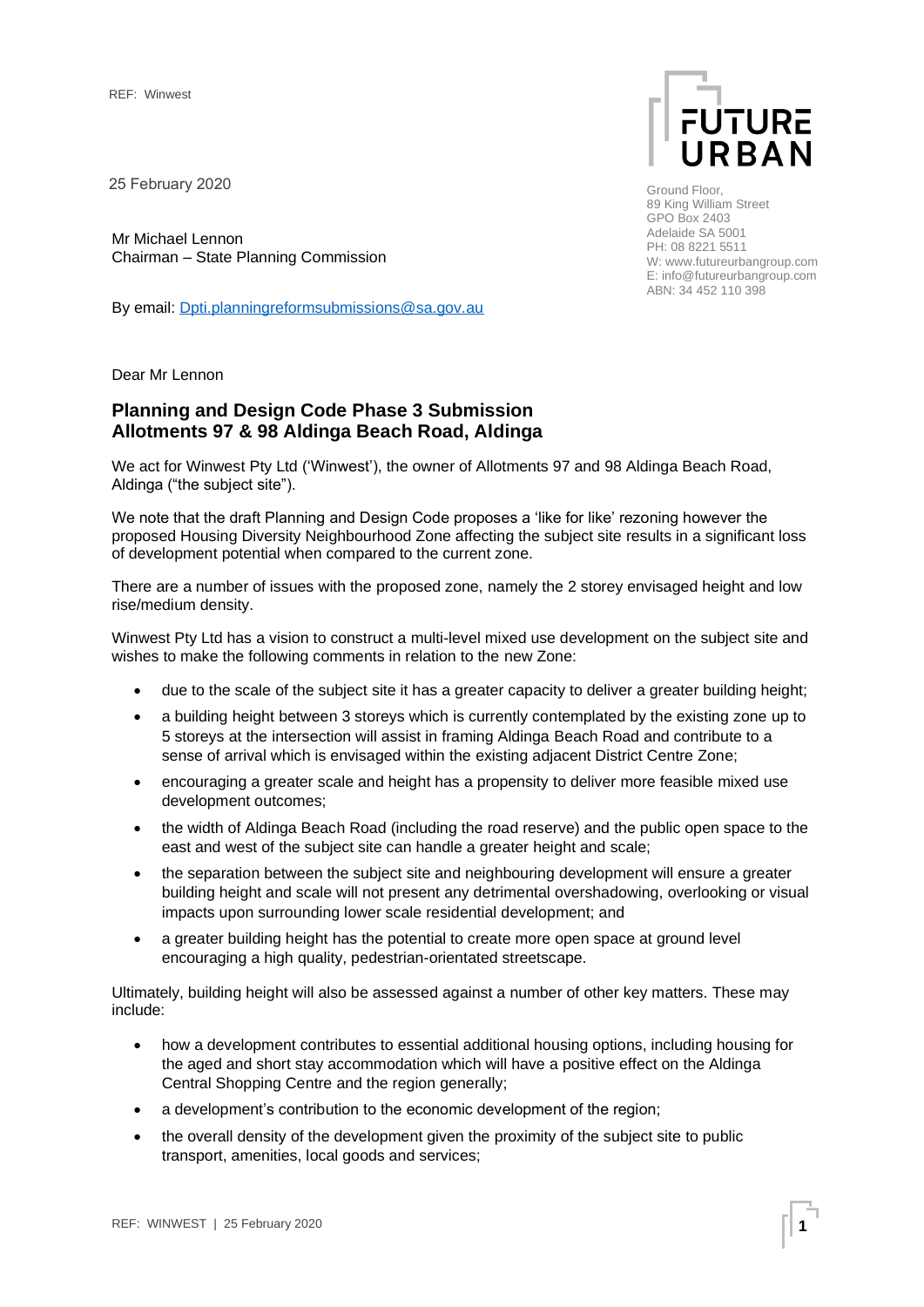

- an overall building appearance and design that represents a high architectural standard responding to the coast and medium density urban context;
- the ability to contribute to a high quality streetscape and human scale through the inclusion of landscaping and communal areas;
- improving the amenity and use of the existing pedestrian link between Sunset Parade and Aldinga Beach Road;
- minimising impacts on neighbouring dwellings (i.e. overshadowing, overlooking, or visual impacts);
- creating a high quality offering taking advantage of excellent views and a coastal lifestyle;
- providing apartment layouts which achieve all relevant passive design principles with natural daylight to all habitable rooms, natural ventilation and shading;
- providing high quality apartments which adequately achieve the prescribed minimum private open space and storage requirements;
- providing all apartments with access to high quality communal facilities, sufficient car and bicycle parking;
- allowing safe, convenient and effective movement for all vehicle types and pedestrians;
- encouraging a safe, secure and crime resistant environment; and
- presenting a range of housing choices in close proximity to public transport links and public facilities.

In our opinion, if a development greater than three storeys can demonstrate the above through high quality design, then we encourage DPTI to consider a greater height and scale at this particular location along Aldinga Beach Road.

We note that this proposition would be consistent with the following *Principles of Good Planning* as outlined in the SPP:

## *Urban renewal principles*

- *Preference should be given to accommodating the expected growth of cities and towns through the logical consolidation and redevelopment of existing urban areas.*
- *Urban renewal should seek to make the best use (as appropriate) of underlying or latent potential associated with land, buildings and infrastructure.*

## *Activation and liveability principles*

• *Planning and design should promote mixed use neighbourhoods and buildings that support diverse economic and social activities.*

## *Investment facilitation principles*

• *Planning and design should be undertaken with a view to strengthening the economic prosperity of the state and facilitating proposals that foster employment growth.*

We further note that medium scale residential development in this location would support the following SPP's and associated principles: